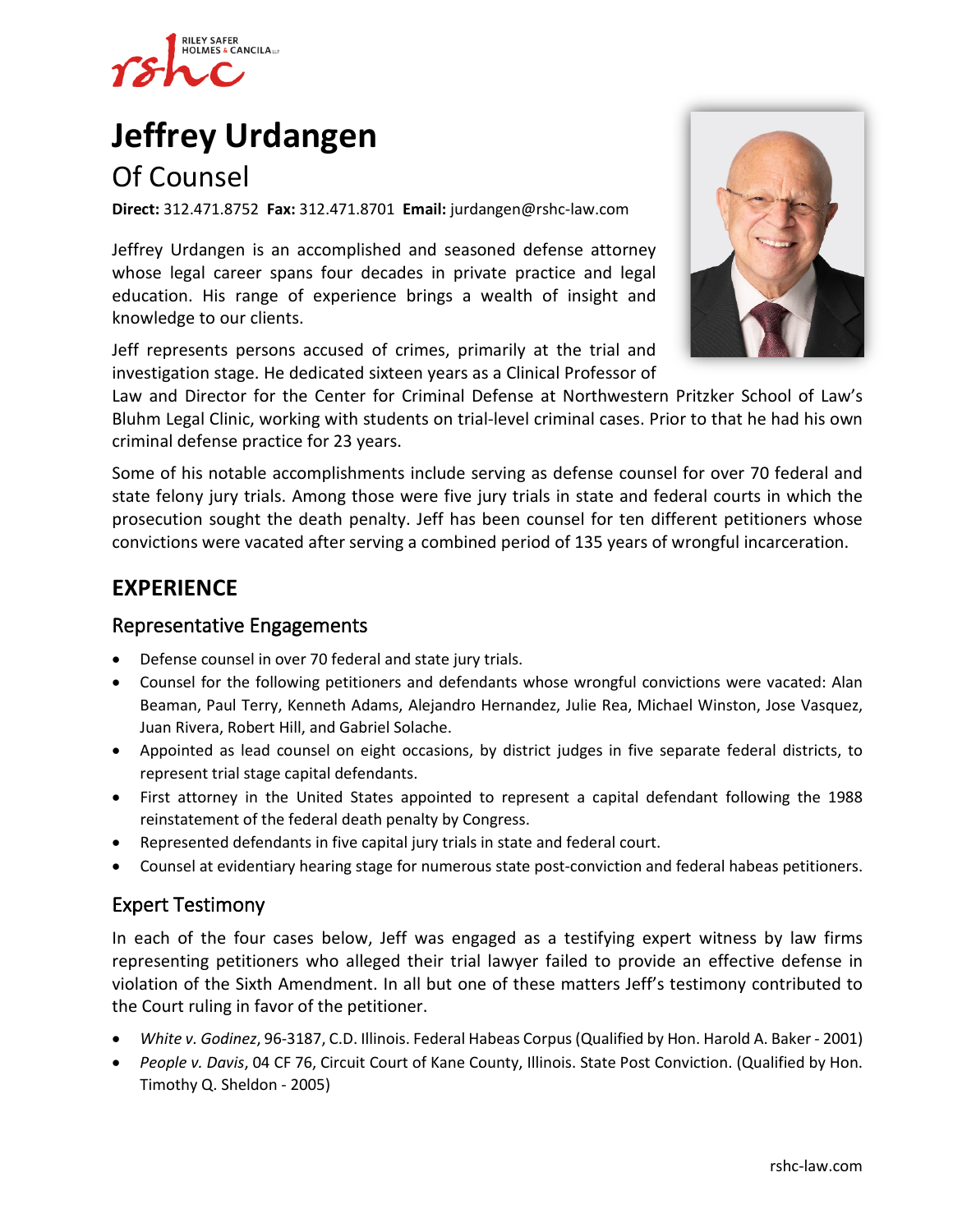

- *Malone v. Walls*, 04 C 8008, N.D. Illinois. Federal Habeas Corpus. (Qualified by Hon. George Lindberg 2009)
- *Anderson v. United States*, 13-CV-01734, S.D. Indiana. Federal Habeas Corpus. (Qualified by Hon. Tanya Walton Pratt - 2018)

## **CREDENTIALS**

#### Education

University of Illinois Chicago School of Law, J.D., 1980 University of Iowa, B.A., 1971

#### Bar Admissions

Illinois

U.S. Supreme Court

- U.S. Court of Appeals for the Seventh Circuit
- U.S. District Court for the Central District of Illinois
- U.S. District Court for the Northern District of Illinois

#### Professional Memberships

Cook County Public Defender Advisory Board, Chairperson (2015-2021) Cook County Public Defender, Member of the Five-Person Selection Committee (2015) Chicago Police Accountability Task Force, Working Group Member Northern District of Illinois, Federal Defender Panel (1989-2020)

#### Teaching Appointments

Clinical Professor of Law and Director of *The Center for Criminal Defense*, Bluhm Legal Clinic, Northwestern Pritzker School of Law (2003-2019)

#### Special Appointments – Riley Safer Holmes & Cancila LLP

#### **Director, Associate Litigation Training**

Conducting, organizing, and facilitating training programs for the firm's associates with particular focus given to the improvement of pre-trial and trial skills, appellate practice, and negotiating strategies.

#### **Coordinator of Pro Bono Programs and Advocacy**

Facilitating the firm's representation of selected indigent clients and fostering partnerships with legal services organizations on projects advancing racial justice and other important initiatives.

#### Honors & Awards

Illinois Leading Lawyer, *Law Bulletin Media Leading Lawyers* (2003-2021)